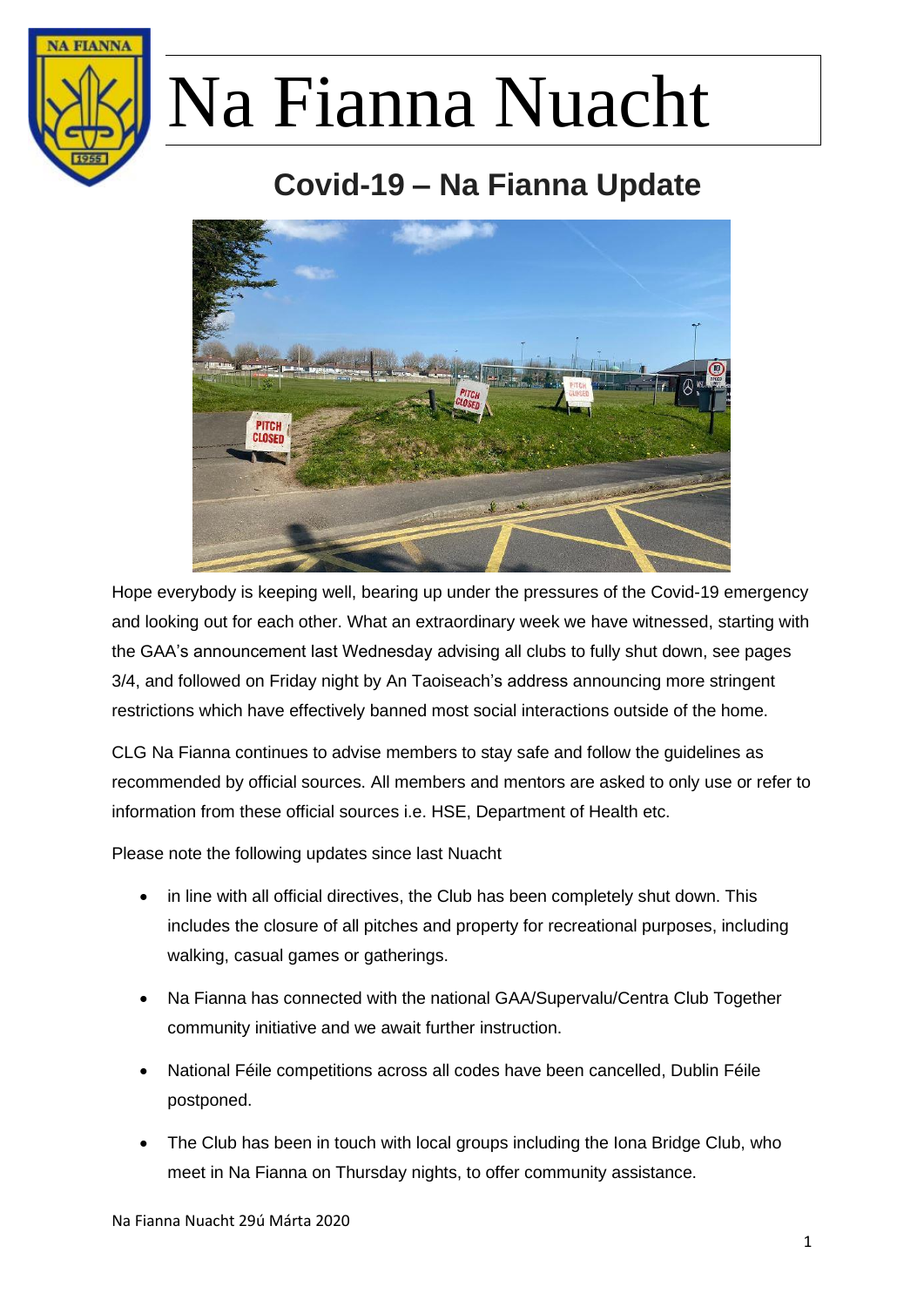

- See details in pic at bottom of this page if you need assistance out and about or if you know anybody who may be in need of assistance. We're here to help.
- Good Friday's Na Fianna 5k Fun Run has been postponed and will be rescheduled.

In the following pages please see latest website links, some practical guidelines and latest communications from some of our relevant sporting bodies.

Most importantly, stay safe and look after each other. We are going through unprecedented times and an appeal is being made to all members and the Na Fianna Community, in the interests of public safety, to follow all published guidelines. Ní neart go cur le chéile.

Some Useful websites for reference and information

- HSE Coronavirus page: <https://www2.hse.ie/coronavirus/>
- Department of Health [https://www.gov.ie/en/organisation/department-of-health/](https://theatreforum.cmail20.com/t/j-l-qldhjdt-thukpvn-k/)
- Government website<https://www.gov.ie/en/campaigns/c36c85-covid-19-coronavirus/>
- Department of Foreign Affairs [https://www.dfa.ie/travel/travel-advice/coronavirus/](https://theatreforum.cmail20.com/t/j-l-qldhjdt-thukpvn-u/)
- World Health Organisation [https://www.who.int/emergencies/diseases/novel](https://theatreforum.cmail20.com/t/j-l-qldhjdt-thukpvn-o/)[coronavirus-2019](https://theatreforum.cmail20.com/t/j-l-qldhjdt-thukpvn-o/)
- See what your 2km radius from home looks like<https://2kmfromhome.com/>
- Jigsaw, Young People's Health in Mind<https://www.jigsaw.ie/>

| <b>COMMUNITY ASSISTANCE</b><br><b>COVID-19 PANDEMIC</b>                                                                                                 |                     |
|---------------------------------------------------------------------------------------------------------------------------------------------------------|---------------------|
| CLG Na Fianna are aware of the potential hardship of the recent situation regarding<br>Covid-19 could bring to a number of people within our community. |                     |
| Our members would like to volunteer their assistance to support any member of<br>the community who may be reluctant to leave their house.               |                     |
| We are here to help you or a family member who may need assistance in acquiring<br>necessities such as fuel, food, medical prescriptions, etc.          |                     |
| If you or any family member need any support,<br>then please feel free to contact Niall                                                                 |                     |
| community@clgnafianna.ie<br>085 7355540                                                                                                                 | #HeartOfTheCommunit |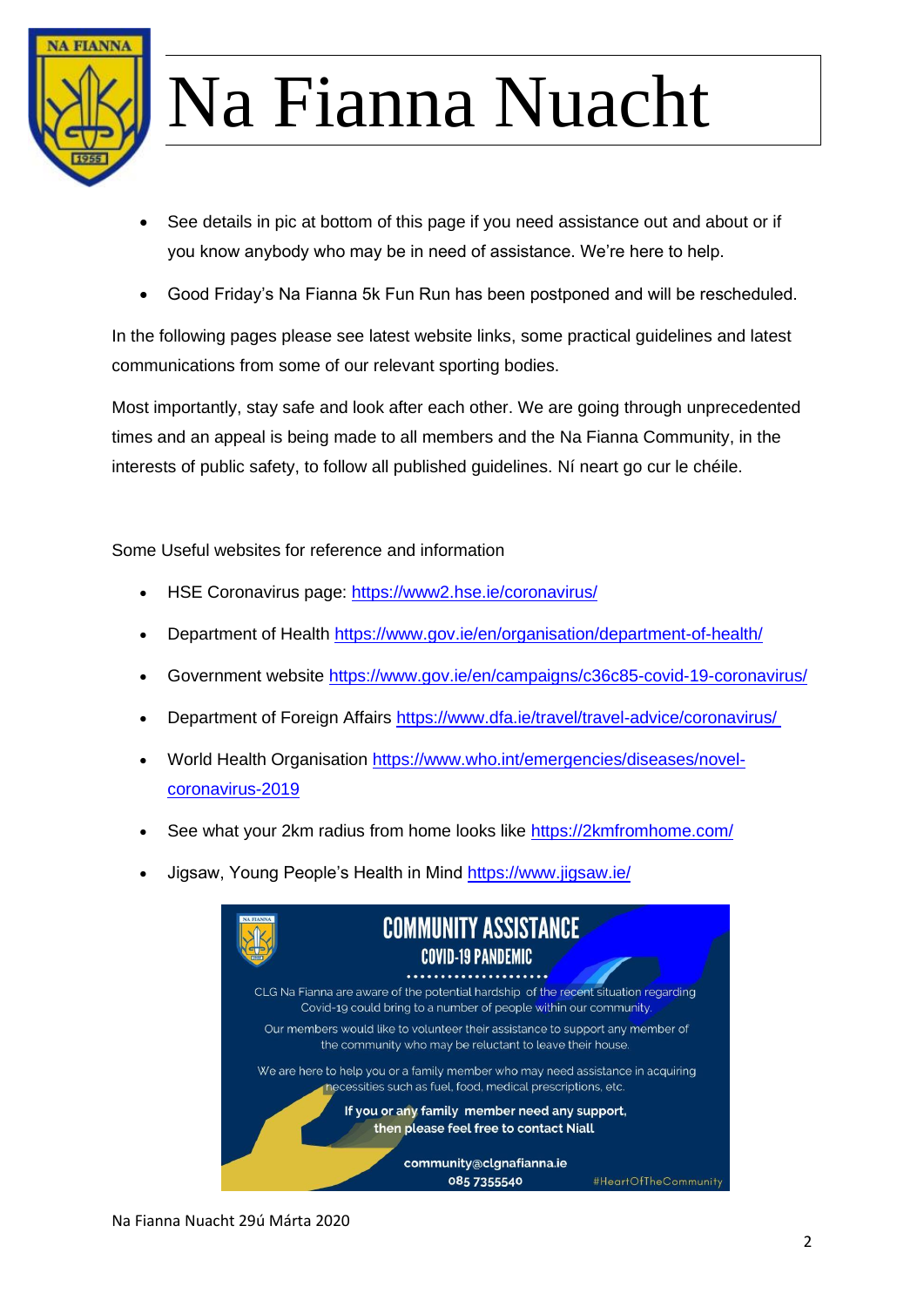

### **LGFA Statement – 24th March**

In light of the Covid-19 outbreak, the prime concern for the Ladies Gaelic Football Association at the present time is the health and wellbeing of our members.

Consequently, a number of decision have been made in respect of LGFA competitions, which have not been taken lightly.

The 2020 Lidl National Leagues have been cancelled for 2020, and will not be completed.

The Lidl Post Primary Schools Competitions have also been cancelled for 2020, along with the LGFA Interprovincial Competition, the All-Ireland U14 Championship, Féile na nÓg and Féile Skills.

The 2020 TG4 All-Ireland Championships will be reviewed on an ongoing basis, in line with Government regulations, while there is a possibility of provincial action in the U16 and Minor Championships, when LGFA activities resume.

A number of Development programmes are also postponed until LGFA activity resumes.

#### **GAA Statement - 25th March**

We previously advised that, until March 29th, games and training were suspended, club gyms were to close, and Player Injury Fund cover was suspended.

We subsequently instructed that club bars should also close for the period.

#### **Club Operations**

Please be advised that, in line with recent government announcements, these measures and closures are now extended to Sunday April 19 inclusive, at which stage arrangements will be reviewed.

In addition, **we are now instructing GAA Clubs to close their facilities completely.**

This is to include the use of all pitches and property for recreational purposes, including walking, casual games or gatherings.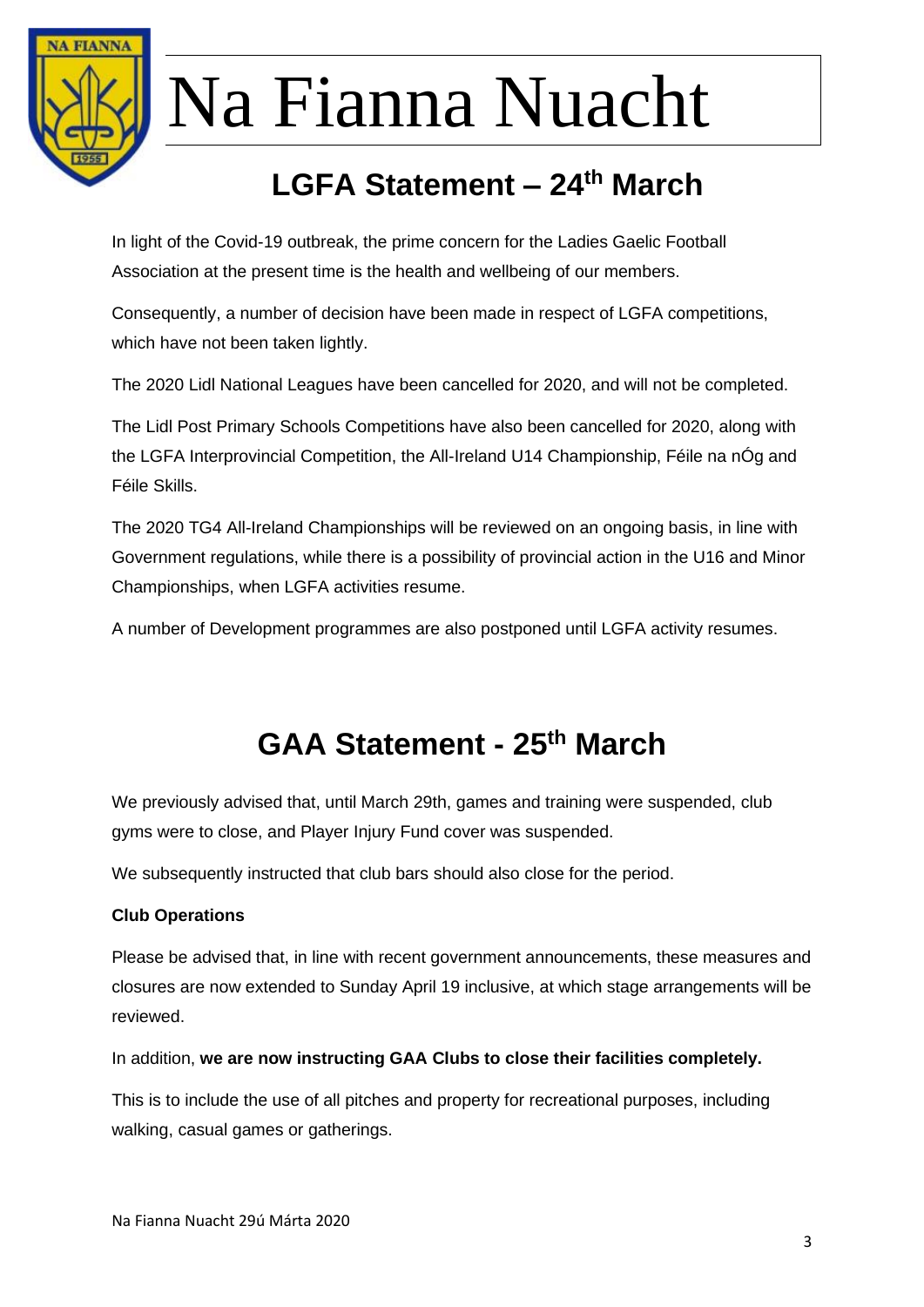

Where it is not possible to restrict access please erect signage to the effect that all GAA facilities are closed and all activity suspended.

In order to facilitate an orderly resumption of activities when circumstances permit, Clubs are encouraged to proceed as normal with their membership registration process where practical. Clubs of course should be mindful of the possible changed financial circumstances of members.

Similarly, club lottos may proceed if they are run on an online basis and do not involve wholesale engagement with the public.

Clubs are also advised to refrain from undertaking new capital projects while support funding for this type of work is suspended.

#### **Community Support**

As a national / international organisation, we have a part to play in emphasising the need to practice social distancing, as outlined by the authorities.

It is imperative that we exercise extreme caution keeping two metres between people when taking physical exercise while encouraging people to consider using off-peak times when they are less likely to meet others.

Attached is the latest messaging from the HSE covering guidelines around volunteering which we advise our clubs to consider as they involve themselves in community-based volunteer efforts.

Individual volunteers are asked to register with Volunteer Ireland (26 Counties) and Volunteer Now (Six Counties).

We would like to thank everyone who has helped the GAA adhere to government guidelines up to this point.

We would also like to assure you that we, and the wider GAA team across our counties and provinces, are working hard to ensure that we are in the best possible position to return to our games when that time comes.

In the meantime, please stay safe, look out for one another and continue to adhere to the instructions of the Government and the Health Authorities at this most challenging time.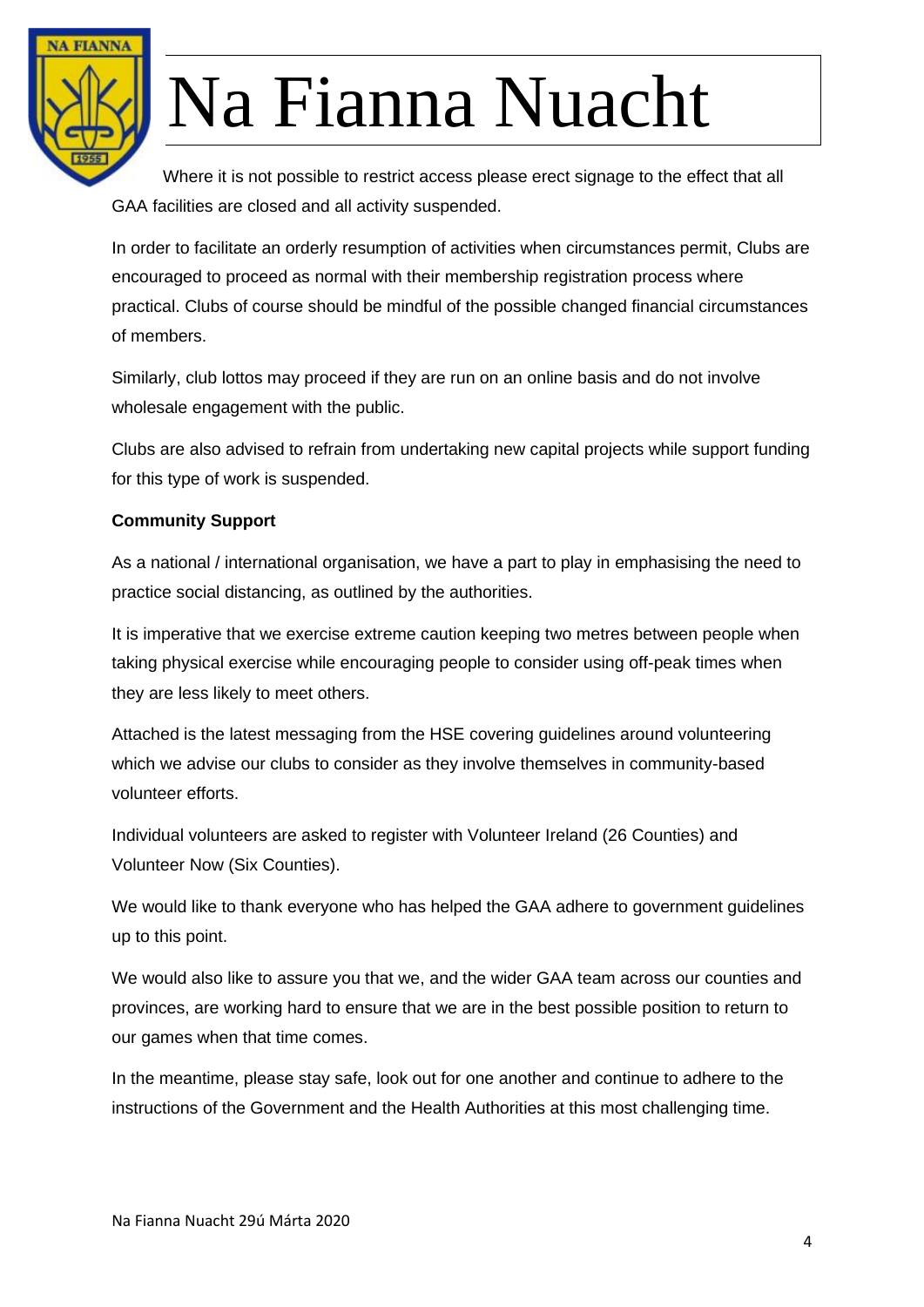

### **Dublin GAA Juvenile update – 27th March**

Previously we advised you that, until March 29<sup>th</sup>, juvenile games and training were suspended and Player Injury Fund cover was also suspended.

Please be advised that, in line with recent government announcements, these measures and closures are now extended to Sunday April 19 inclusive, at which stage arrangements will be reviewed.

CCC2 had intended to commence the U15 Football Championships on the rescheduled date of April 19th ( original date April 5th). The committee has now decided to defer the five U15 Football Championships until the Autumn.

Both Dublin juvenile committees ( CCC1 & CCC2 ) will likely resume their programme of games about one week after Dublin GAA , Government & Health authorities advise us. We will resume with League fixtures for the age group U12 to U16 and issue go games for the U8 to U11 age grades. The format for all competitions for the remainder of the season will be very much based on when and how restrictions are lifted. Each committee will communicate any change as soon as it is feasible to do so.

In the meantime, please stay safe, look out for one another and continue to adhere to the instructions of the Government and the Health Authorities at this most challenging time.

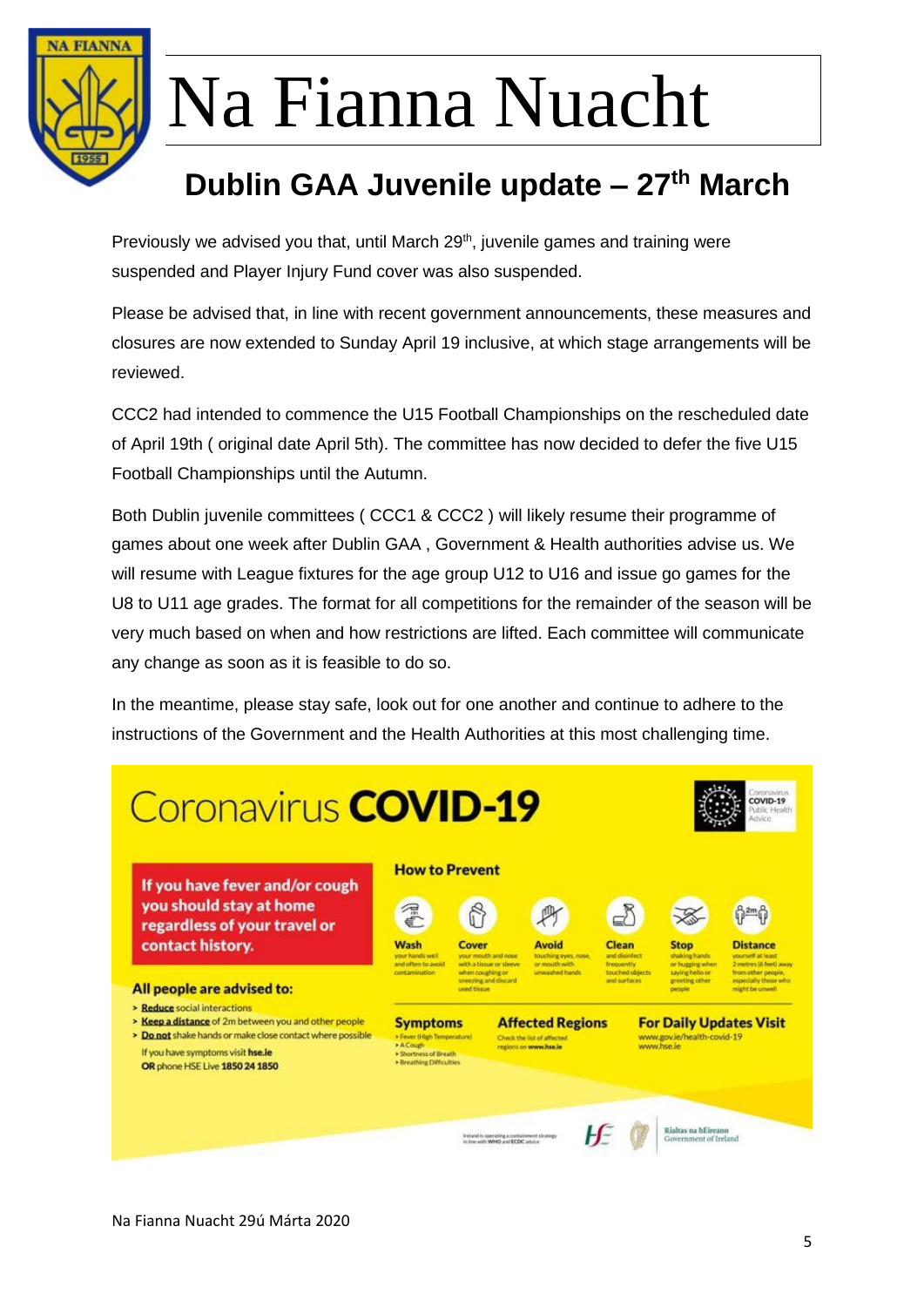

### **Club Training Together… But Apart**

In the last week or so, Na Fianna mentors and team leads have come up with novel ways to ensure connections among teams in our current physical distancing reality.

A number of teams have managed to run group training sessions by Zoom already. So far, participant and parent response has been very positive: 2006 Girls had a football session last week - "amazing how a 20 min session can improve their humours". and 2011 Boys had a session this Thursday - "Great to see his buddies" / " Maith sibh: leanaigí ar aghaidh" / "Great fun - huge thanks to all involved".



Na Fianna Nursery had a very successful session by Zoom on Saturday morning with over 200 children taking part from the safety of their homes. Well done to Mark McManus and Niall Cooper for organising. The lads are looking at increasing availability to more numbers next week, watch this space. Please do send images to us of your #remotetraining experience if you'd like us to share news on how it's working for young and old at home, email to [news.clgnafianna@gmail.com](mailto:news.clgnafianna@gmail.com)

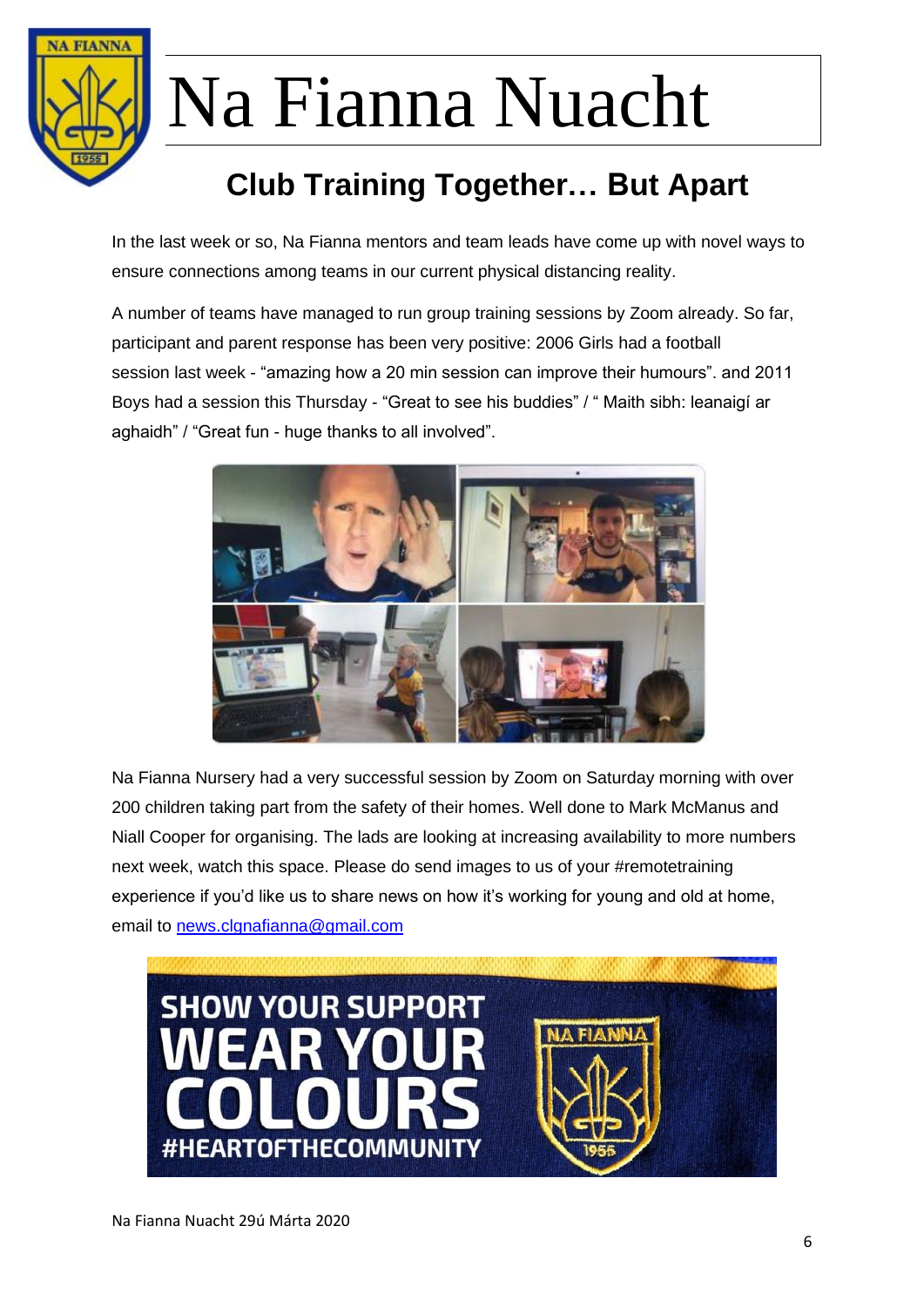

### **Coaching Development Online**

To help coaches through this difficult period, the GAA, An Cumann Camogaíochta and the LGFA have created a series of coach development sessions to take place over the coming weeks. The sessions which began last week, will run every Tuesday and Thursday at 7.30pm.

Every Tuesday there will be a live Questions and Answers session with a coach. Any participants in the Q and A will have an opportunity to view the coach delivering a session from the GAA Games Development Conference over the last couple of years and submit their questions via twitter for the coach to answer live.

Every Thursday there will be a live webinar presented by a coach or coach developer. The webinar will be a 30 minute presentation followed by a live Q and A with the presenter.

For more information see the GAA Learning site – <https://learning.gaa.ie/>

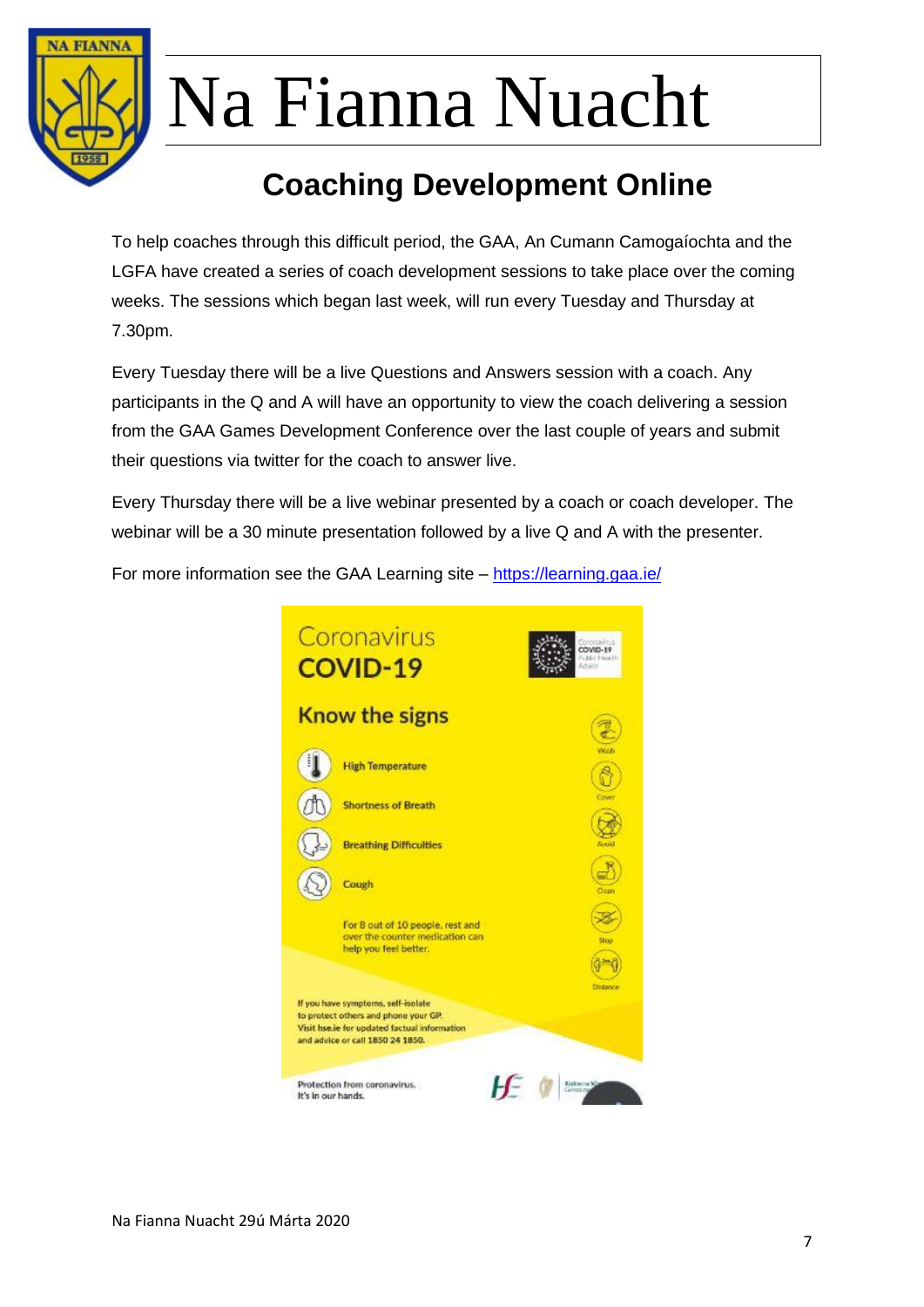

### **Two In A Row For Tom Gray**



Congratulations to Dublin U-20 Football Manager, Na Fianna's Tom Gray who picked up the EirGrid GAA U-20 Manager of the Province award for the second year in a row for his leadership qualities, following the Dubs recent solid performances including their provincial title defence against Laois.

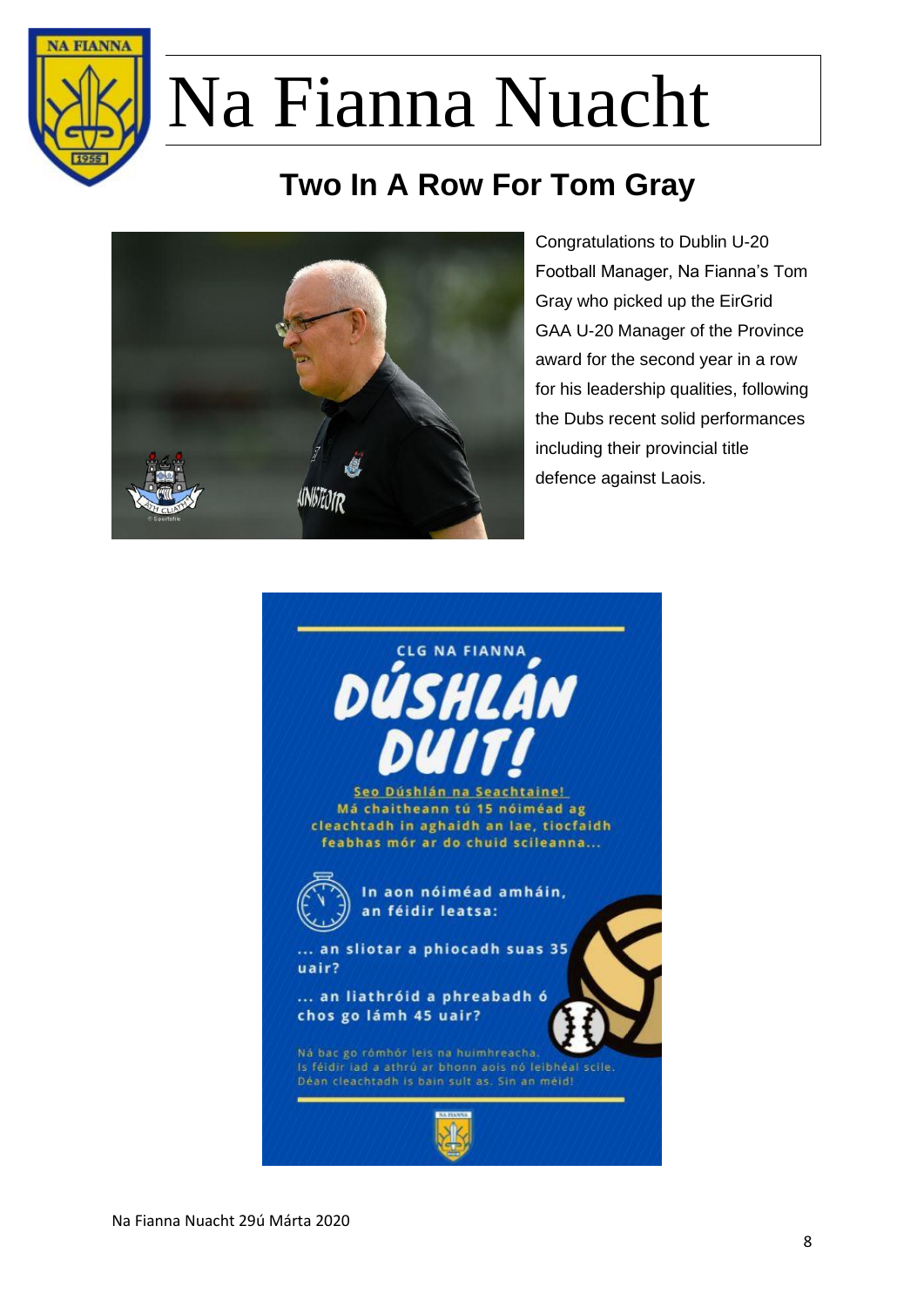

### **Spectrum Health Offer For Members**

Spectrum Health have been in touch to let us know how their DIGITAL (Physio/Psychologists/Dieticians) team can be of support to Na Fianna Members at this time. See link [here](https://www.spectrumhealth.ie/blog/2020/3/2/information-on-coronavirus-covid-19) for more details. Na Fianna members are offered €10 off Digital Physio/Dietetics.